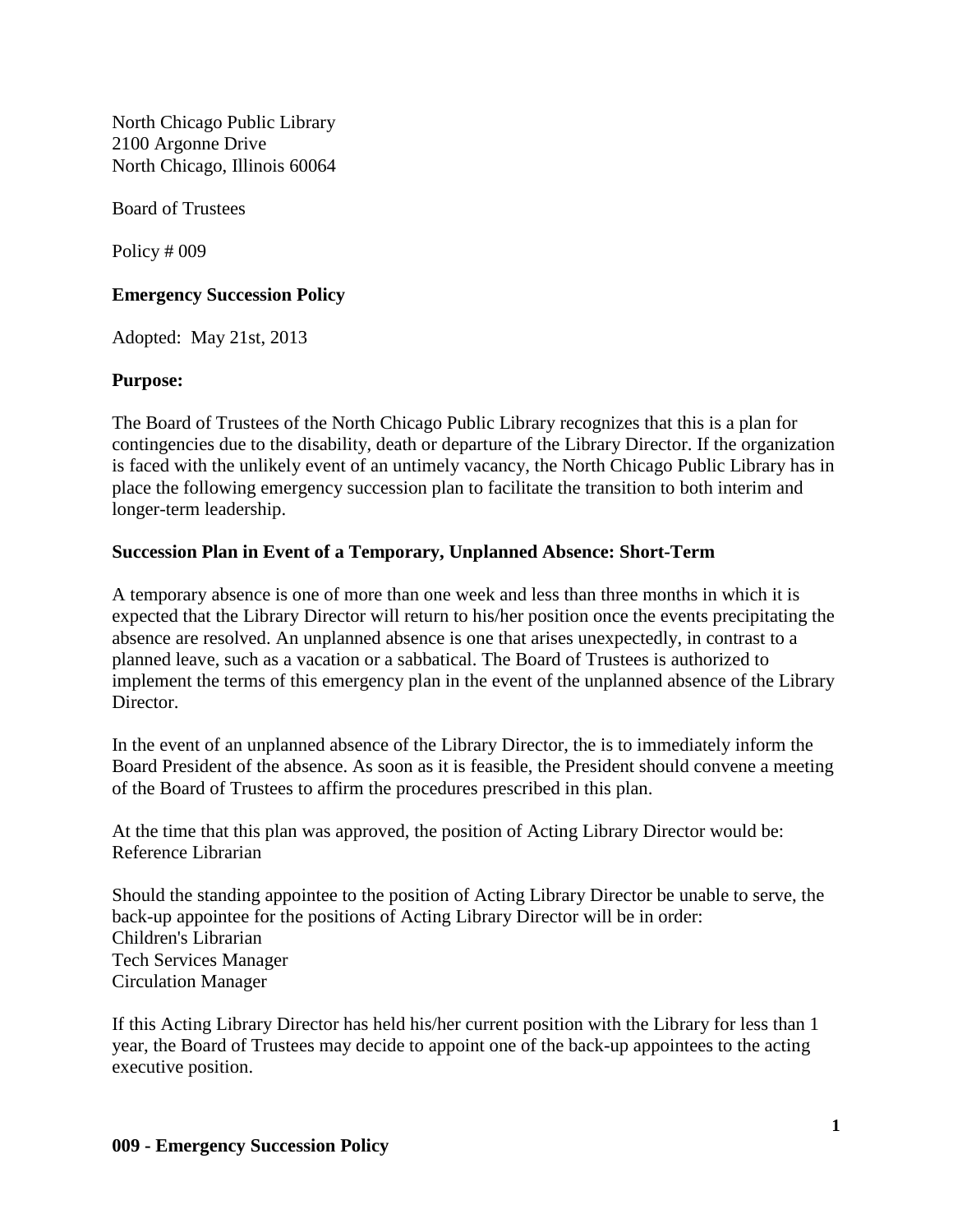# **Authority and Compensation of the Acting Library Director**

The person appointed as Acting Library Director shall have the full authority for decisionmaking and independent action as the regular Library Director.

The Acting Library Director will be offered a temporary salary increase at least to the entry-level salary of the Library Director position.

## **Board Oversight**

The board member responsible for monitoring the work of the Acting Library Director shall be: Board of Trustees President

The above named person will be sensitive to the special support needs of the Acting Library Director in this temporary leadership role.

### **Communications Plan**

Immediately upon transferring the responsibilities to the Acting Library Director, the Board President will notify members of the Board of Trustees and key volunteers of the delegation of authority. The Executive Assistant will notify staff.

As soon as possible after the Acting Library Director has begun covering the unplanned absence, Board members and the Acting Library Director shall communicate the temporary leadership structure to the following key external supporters of North Chicago Public Library. This may include (but not be limited to) government contract officers, foundation program officers, civic leaders, major donors and others: Literacy Connection.

The Board President should notify the City's Human Resources Director of the new acting library director.

### **Completion of Short-Term Emergency Succession Period**

The decision about when the absent Library Director returns to lead the North Chicago Public Library should be determined by the Library Director and the Board President. They will decide upon a mutually agreed upon schedule and start date. A reduced schedule for a set period of time can be allowed, by approval of the Board President, with the intention of working their way back up to a full-time commitment.

### **Succession Plan in Event of a Temporary, Unplanned Absence: Long-Term**

A long-term absence is one that is expected to last more than three months. The procedures and conditions to be followed should be the same as for a short-term absence with one addition: